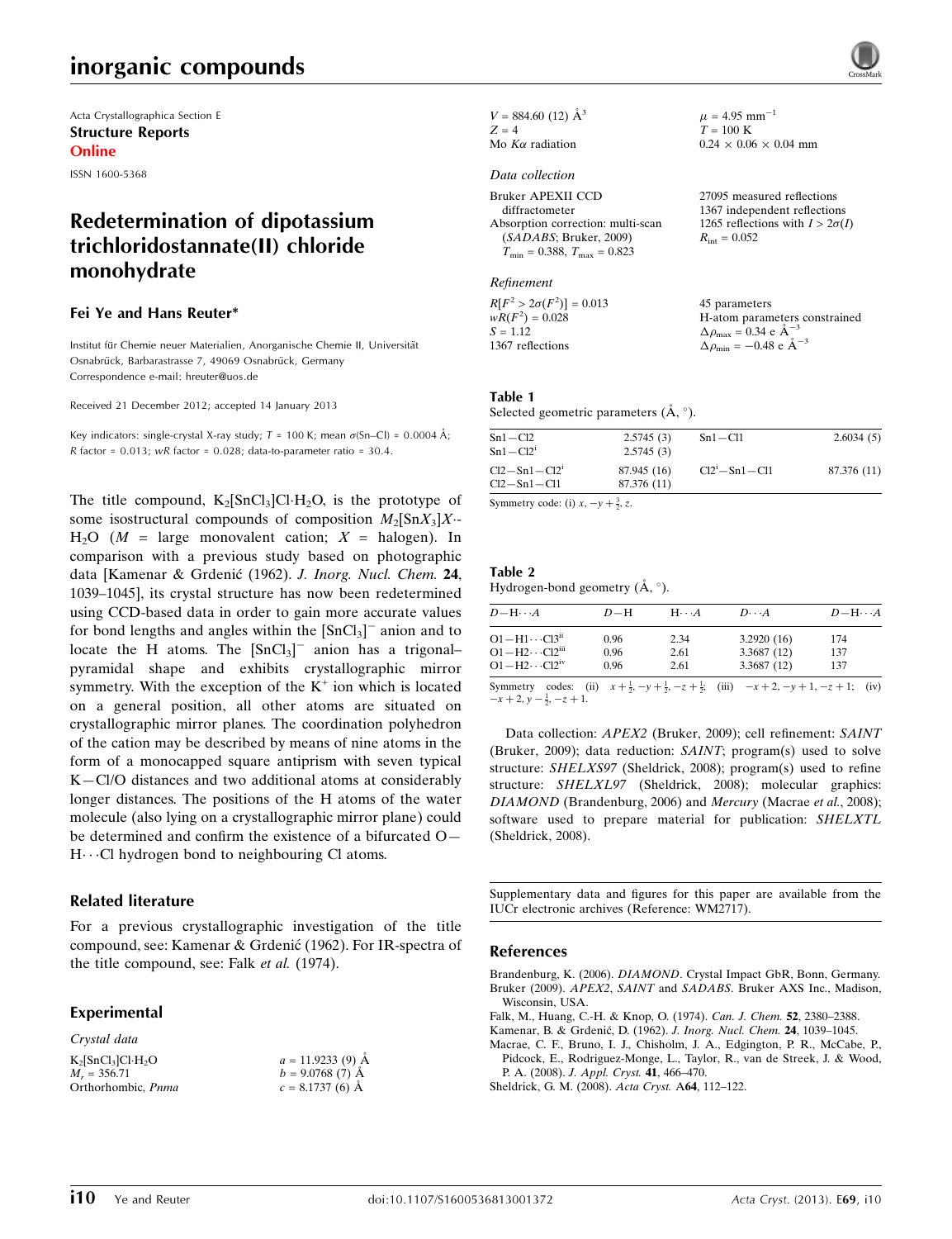# **supporting information**

*Acta Cryst.* (2013). E**69**, i10 [doi:10.1107/S1600536813001372]

## **Redetermination of dipotassium trichloridostannate(II) chloride monohydrate**

## **Fei Ye and Hans Reuter**

#### **S1. Comment**

The title compound came into the focus of our interest when we became aware that it represents the prototype of a series of isostructural compounds of composition  $M_2[SnX_3]X.H_2O$  with  $M = K$ , Rb, NH<sub>4</sub>;  $X = Cl$ , Br, containing a trigonalpyramidal [SnCl<sub>3</sub>] ion with crystallographic mirror symmetry that is only slightly distorted by weak secondary interactions of the tin(II) atom by more remote neighbouring chlorine atoms. Unfortunately, the precision of bonds lengths and angles available from the literature suffer from the fact that the crystal structure has been determined from two sets of Weissenberg photographs covering only 178 reflections with *hk*0 and 0*kl* (Kamenar & Grdenić, 1962). To get more precise and accurate information, we decided to reinvestigate the crystal structure at a temperature of 100 K to  $2\theta$  = 60°. Moreover, we intended to determine the position of the hydrogen atoms in order to confirm an older assumption on a bifurcated hydrogen bond derived from IR data (Falk *et al.*, 1974).

The asymmetric unit of  $K_2[SnCl_3]Cl.H_2O$  consists of half a formula unit, with one potassium ion in a general position, half a  $[SnCl<sub>3</sub>]$  ion (with one chlorine atom in a general position and the tin atom as well as a second chlorine atom on the mirror plane), as well as a water molecule and third chlorine atom also located on a mirror plane.

As a result of its *m* symmetry, two of the three bond lengths and bond angles within the [SnCl<sub>3</sub>] anion are equal (Tab. 1). The two different Sn—Cl bonds are very similar and differ by only 0.028 Å [mean value: 2.584 (17) Å]. All bond angles are significantly smaller than 90 $^{\circ}$  and very similar, too, the difference being 0.57 $^{\circ}$  [mean value: 87.6 (3) $^{\circ}$ ]. All in all, deviations from higher point group symmetry 3*m* are very small. The coordination sphere of the tin atom is augmented by three additional chlorine atoms at more remote distances of 3.2854 (4) Å (Cl2) and 3.1311 (5) Å (Cl3, 2*x*). The interaction must be contributed mainly to electrovalent (ionic) forces although it is worthwhile to see that the shorter distance is opposite to the longest (Cl1) of the two covalent Sn—Cl bonds. In summary, this sixfold coordination gives rise to a strongly distorted octahedral arrangement (Fig. 1).

The potassium ion is surrounded in form of a distorted pentagonal biypramid from 6 chlorine atoms [2 *x* Cl1, 2 *x* Cl2, 2 *x* Cl3] with K—Cl distances in a very narrow range of 0.09 Å [3.1364 (4) - 3.2475 (4) Å, mean value: 3.21 (4) Å] and the oxygen atom of a water molecule in a distance of 2.7960 (10) Å. On the background that Cl1 and Cl2 are covalently bonded to tin it is interesting to see that the two shortest K—Cl distances [3.1364 (4) and 3.1948 (5) Å] are those to the isolated chlorine atom Cl3. The potassium coordination sphere is completed by an additional chlorine atom at a considerable longer distance of 3.7935 (5) Å (Cl3), and an additional oxygen atom of a second water molecule at a distance of 3.908 (1) Å. Taking these additional atoms into account, the coordination polyhedron of the potassium ion is best described as a distorted monocapped square antiprism (Fig. 2).

Since we could determine the position of both hydrogen atoms of the water molecule we were also able to confirm a former assumption on the existence of a bifurcated hydrogen bond of one hydrogen atom to two neighbouring chlorine atoms (Fig. 3). All three atoms of the the water molecule lie on a crystallographic mirror plane. Thus, the oxygen atom is coordinated to two potassium ions  $(\mu_2$ -O) outside the mirror plane with two equal distances of 2.7960 (10) Å, the angle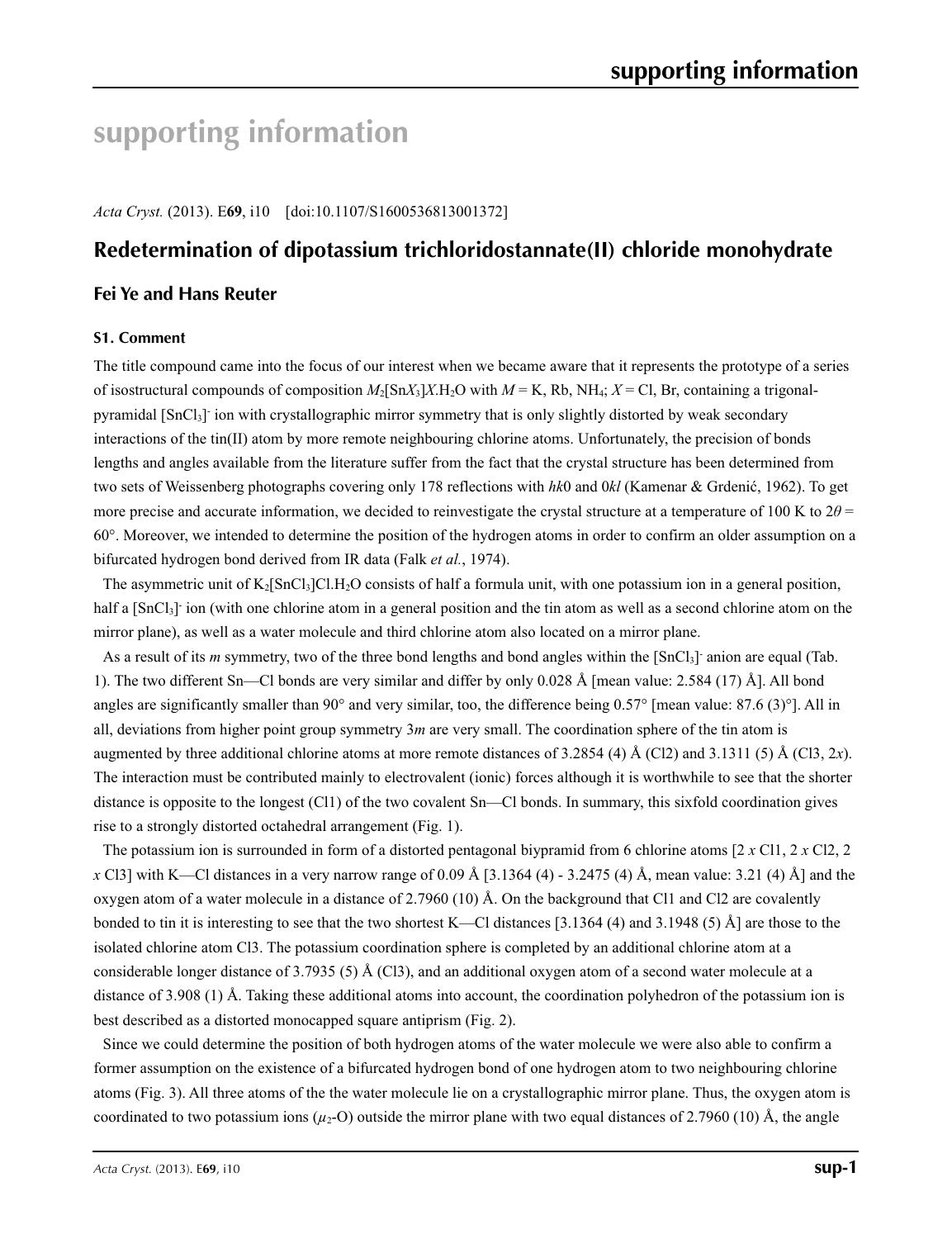between the potassium ions being 97.99 (5)°. One hydrogen atom (H1) forms a normal hydrogen bond to one chlorine atom (Cl3), also situated on the mirror plane, whereas the other one (H2) forms a bifurcated hydrogen bridge to two chlorine atoms (Cl2) outside the mirror plane, the latter being significantly weaker (longer) than the first one (Tab. 2), with both chlorine atoms enclosing an angle of 86.65 (1) $\degree$  at this hydrogen atom.

The coordination sphere of the chlorine atom not covalently bonded to tin (Cl3), consists (Fig. 4) of four potassium ions in a somewhat distorted square planar arrangement [bond angles: 1 *x* 82.67 (1)°, 2 *x* 87.78 (1)°, 1 *x* 101.48 (1)°, bond lengths: 2 *x* 3.1948 (5), 2 *x* 3.1364 (4) Å] with one additional hydrogen atom (H1) to which it forms a hydrogen bond above the potassium plane. The position of this hydrogen atom is not exactly above the chlorine atom but shifted towards the side of the largest K—Cl—K angle.

In the solid (Fig. 5), the arrangement of all components  $(K^+, Cl^-, [SnCl_3]^-, H_2O)$  is mainly dominated by electrovalent interactions and weak hydrogen bonds to the chlorine atoms as described above. Because various atoms  $(Sn, 2 \times Cl, H_2O)$ are situated on crystallographic mirror planes, the packing suggest the existence of a layer structure held together through the  $K<sup>+</sup>$  ions between the layers. However, between the building units within the mirror plane there are similar weak interactions as between them and the interlayer atoms.

### **S2. Experimental**

Colourless, needle-like single crystals of the title compound were prepared on a petri dish within some minutes by adding some drops of an aqueous solution of KCl to solid SnCl<sub>2</sub>.

### **S3. Refinement**

Our low temperature measurement confirms the formerly determined orthorhombic unit cell but resulted in a smaller unit cell volume at  $T = 100$  K. From systematical absences, space group *Pnma*, the standard setting of space group no 62, was derived. In the original study by Kamenar & Grdenić (1962) the non-standard setting of *Pbnm* was used.

Hydrogen atoms were clearly identified in difference Fourier syntheses. Their positions were refined with respect to a common O—H distance of 0.96 Å and an H—O—H bond angle of 104.9° before they were fixed and allowed to ride on the corresponding oxygen atoms. One common isotropic displacement parameter was refined for both H-atoms.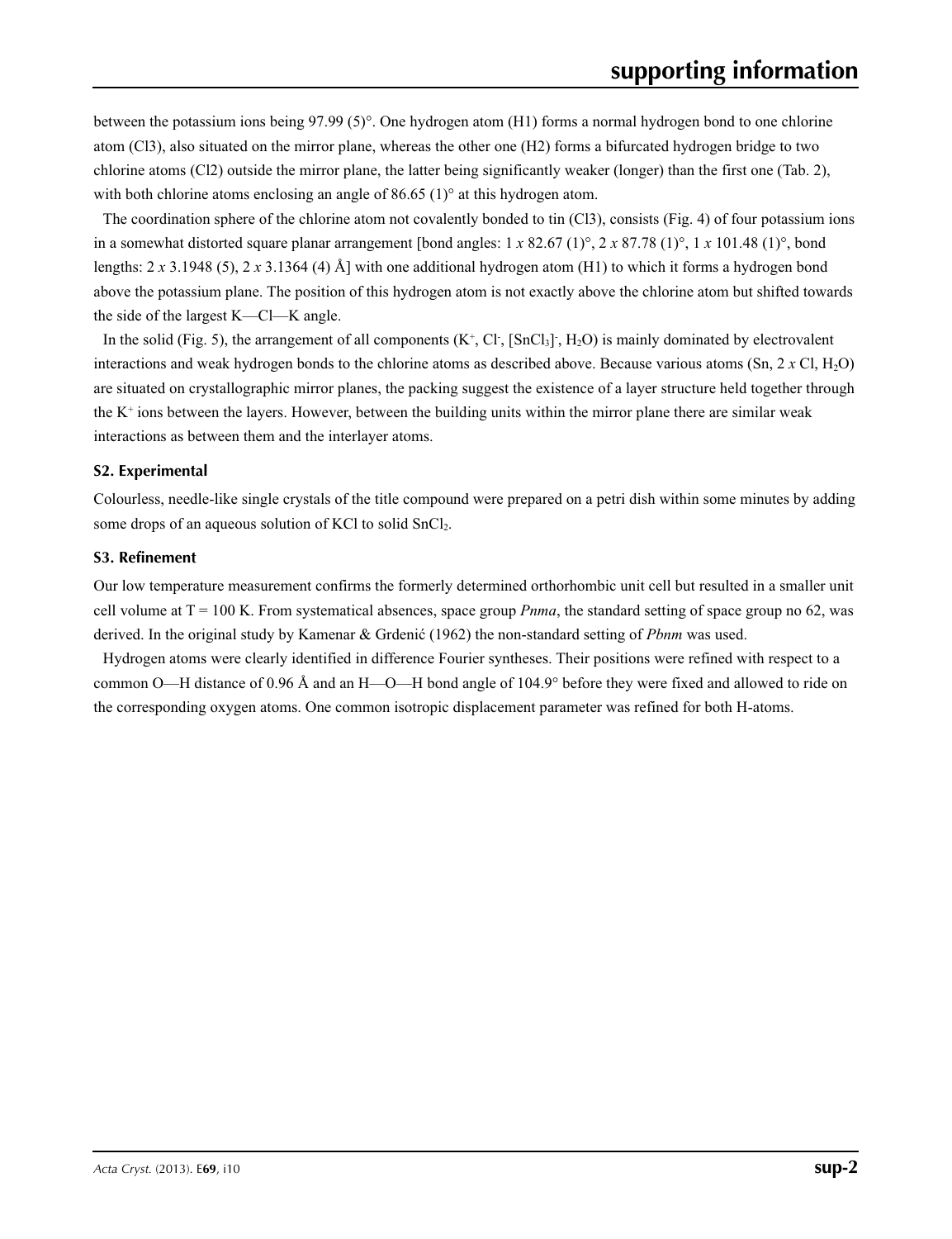

Ball-and-stick model of the [SnCl<sub>3</sub>] anion and its surrounding with the atomic numbering scheme and the crystallographic mirror plane indicated (transparent, red); all atoms are represented as displacement ellipsoids at the 70% probability level; covalent bonds are indicated as thick sticks (orange), electrostatic interactions as thin, broken ones (grey). [Symmetry codes: (1) *x*, 3/2 - *y*, *z*; (2) 2 - *x*, 1/2 + *y*, -*z*; (3) 2 - *x*, 1 - *y*, -*z*.]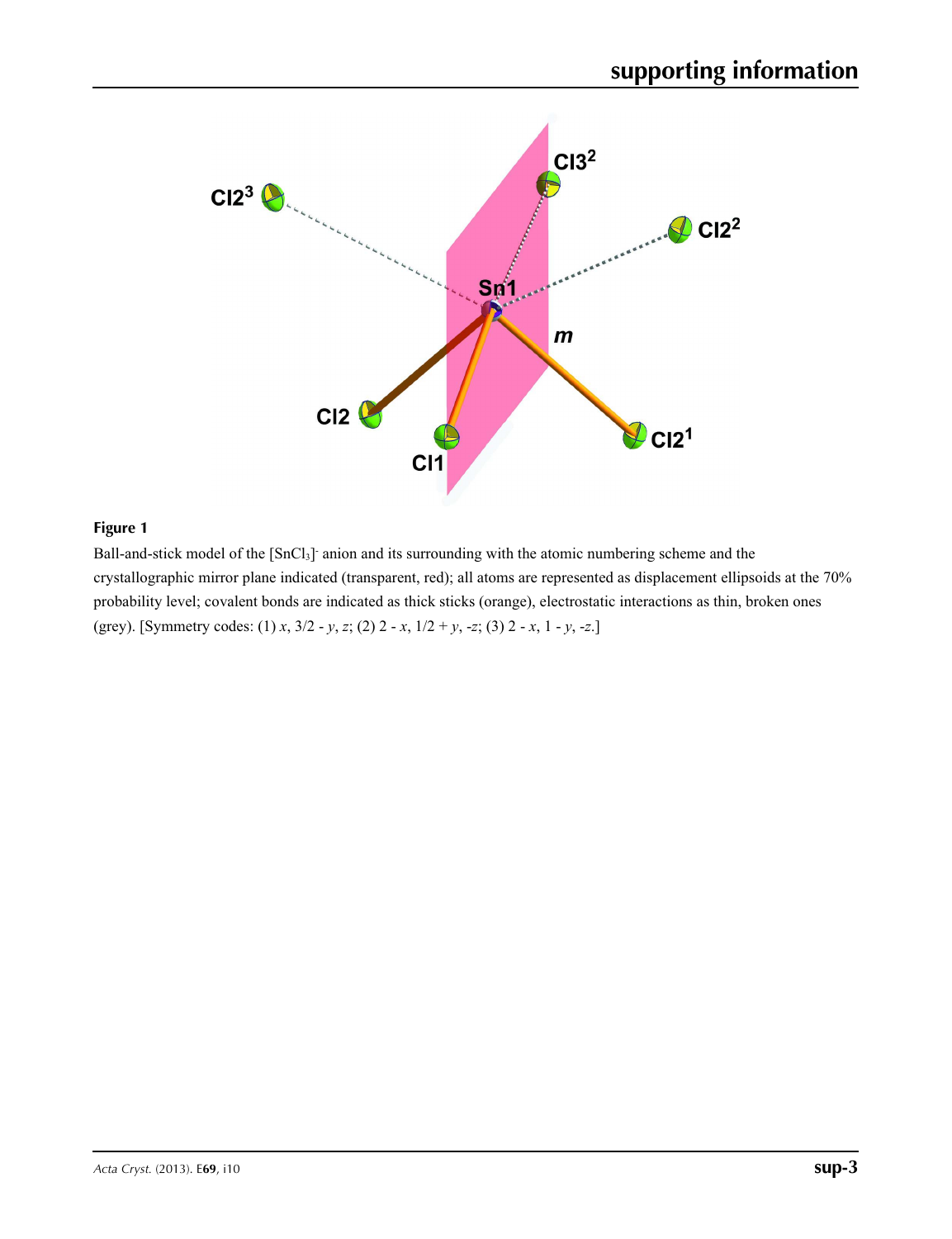

Ball-and-stick model of the coordination sphere of the potassium ion; with exception of the hydrogen atoms, which are shown as spheres of arbitrary radius, all other atoms are represented as displacement ellipsoids at the 70% probability level; covalent bonds of H<sub>2</sub>O are indicated as thick sticks (orange), strong/weak electrostatic interactions (yellow) as thick unbroken/broken ones. [Symmetry codes: (1) 3/2 - *x*, 1 - *y*, 1/2 + *z*; (2) -1/2 + *x*, *y*, 1/2 - *z*; (3) 2 - *x*, 1/2 + *y*, 1 - *z*; (4) 2 - *x*,  $1 - y$ ,  $1 - z$ .]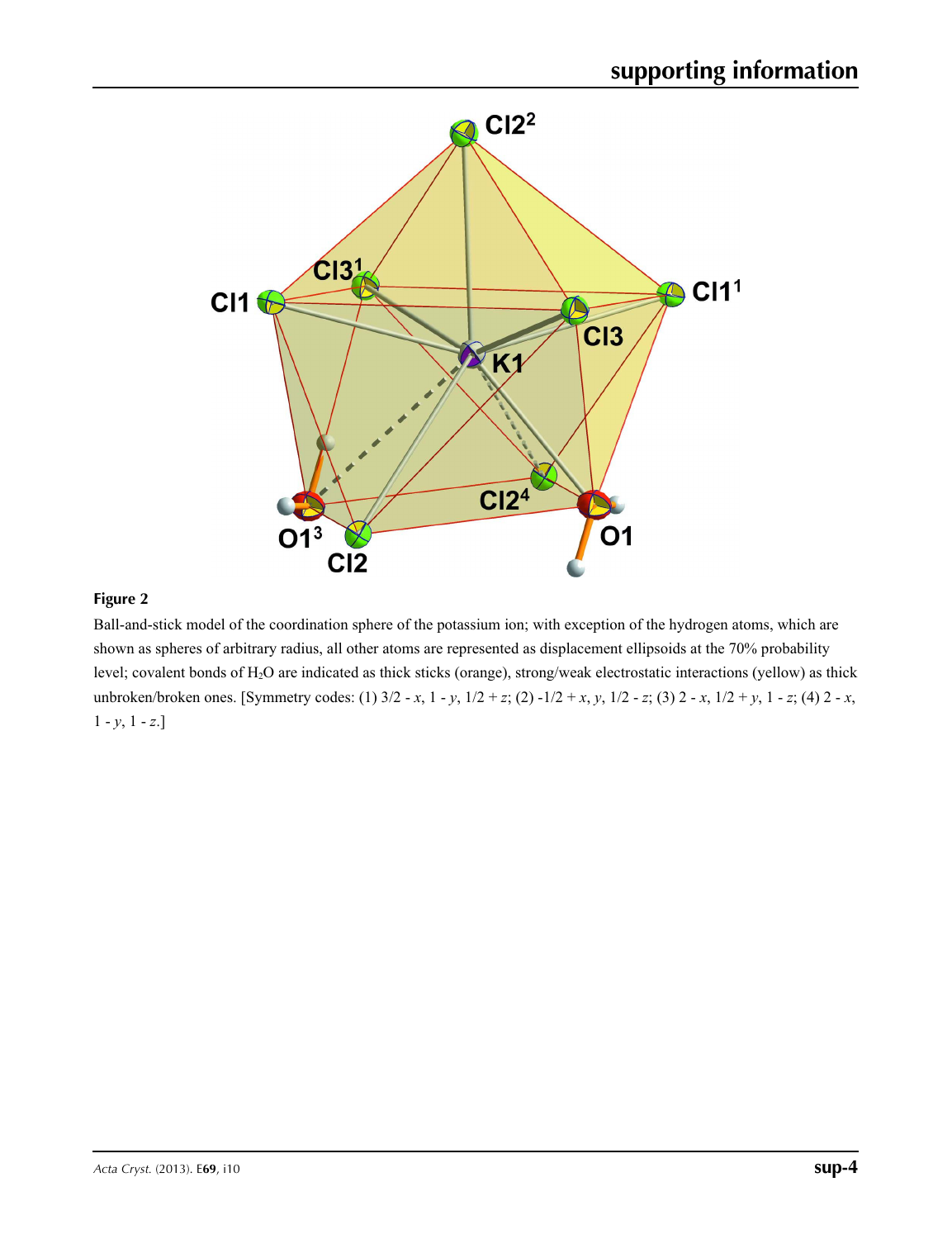

Ball-and-stick model of the water molecule and its hydrogen bonds (green) to chlorine atoms; with exception of the hydrogen atoms, which are shown as spheres of arbitrary radius, all other atoms are represented as displacement ellipsoids at the 70% probability level. [Symmetry codes: (1)  $1/2 + x$ ,  $1/2 - y$ ,  $1/2 - z$ ; (2) *x*,  $1/2 - y$ ,  $z$ ; (3) 2 - *x*,  $-1/2 + y$ , 1 *z*; (4) 2 - *x*, 1 - *y*, 1 - *z*.]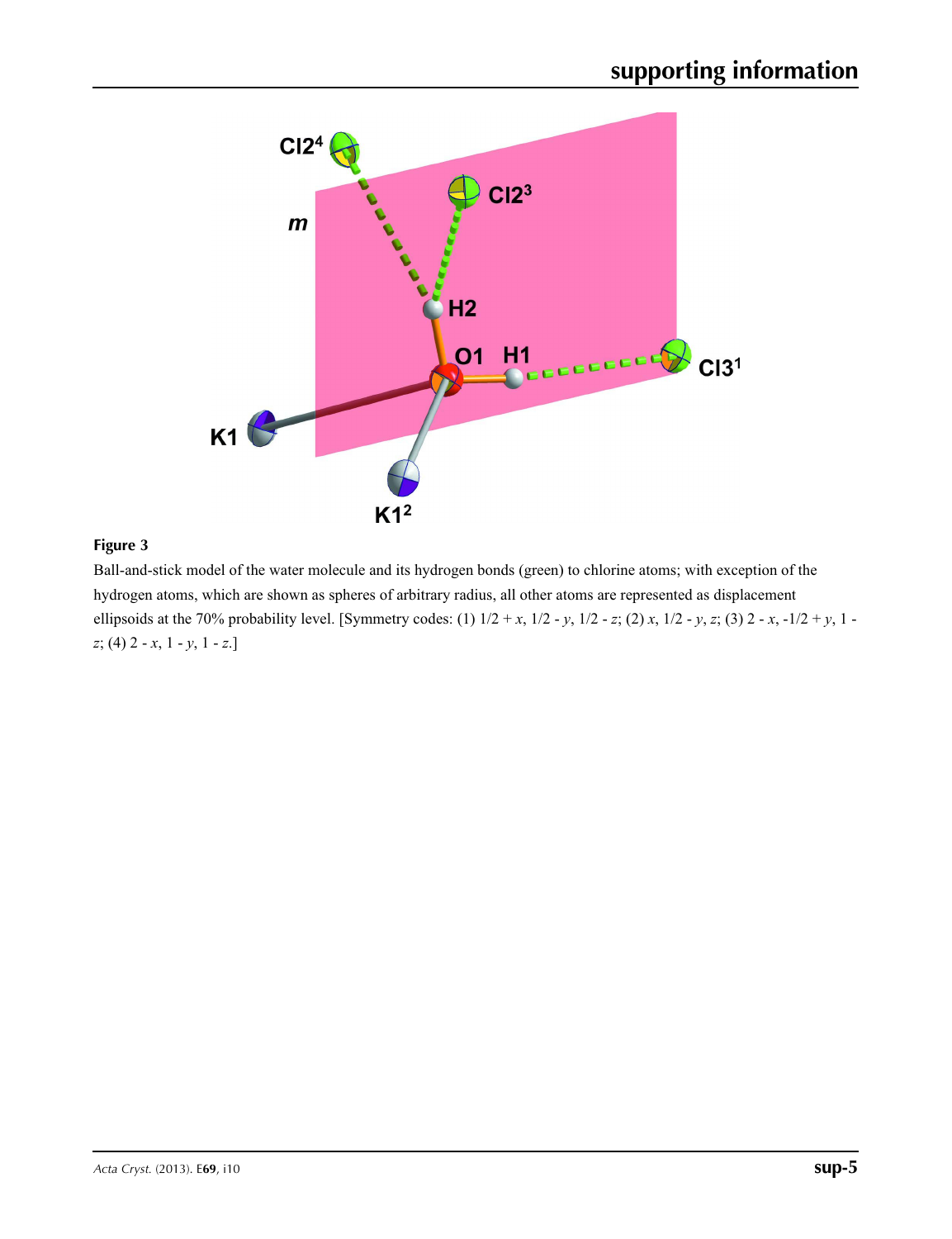

Ball-and-stick model of the coordination mode of the isolated chlorine atom Cl3; with exception of the hydrogen atoms, which are shown as spheres of arbitrary radius, all other atoms are represented as displacement ellipsoids at the 70% probability level. [Symmetry codes: (1) *x*, 1/2 - *y*, *z*; (2) 3/2 - *x*, -1/2 + *y*, -1/2 + *z*; (3) 3/2 - *x*, 1 - *y*, -1/2 + *z*; (4) -1/2 + *x*,  $1/2 - y$ ,  $1/2 - z$ .]



## **Figure 5**

Packing diagram only representing the covalent bonds (yellow) of the trichloridostannate(II) ions and the water molecules; with exception of the hydrogen atoms, which are shown as spheres of arbitrary radius, all other atoms are represented as displacement ellipsoids at the 70% probability level.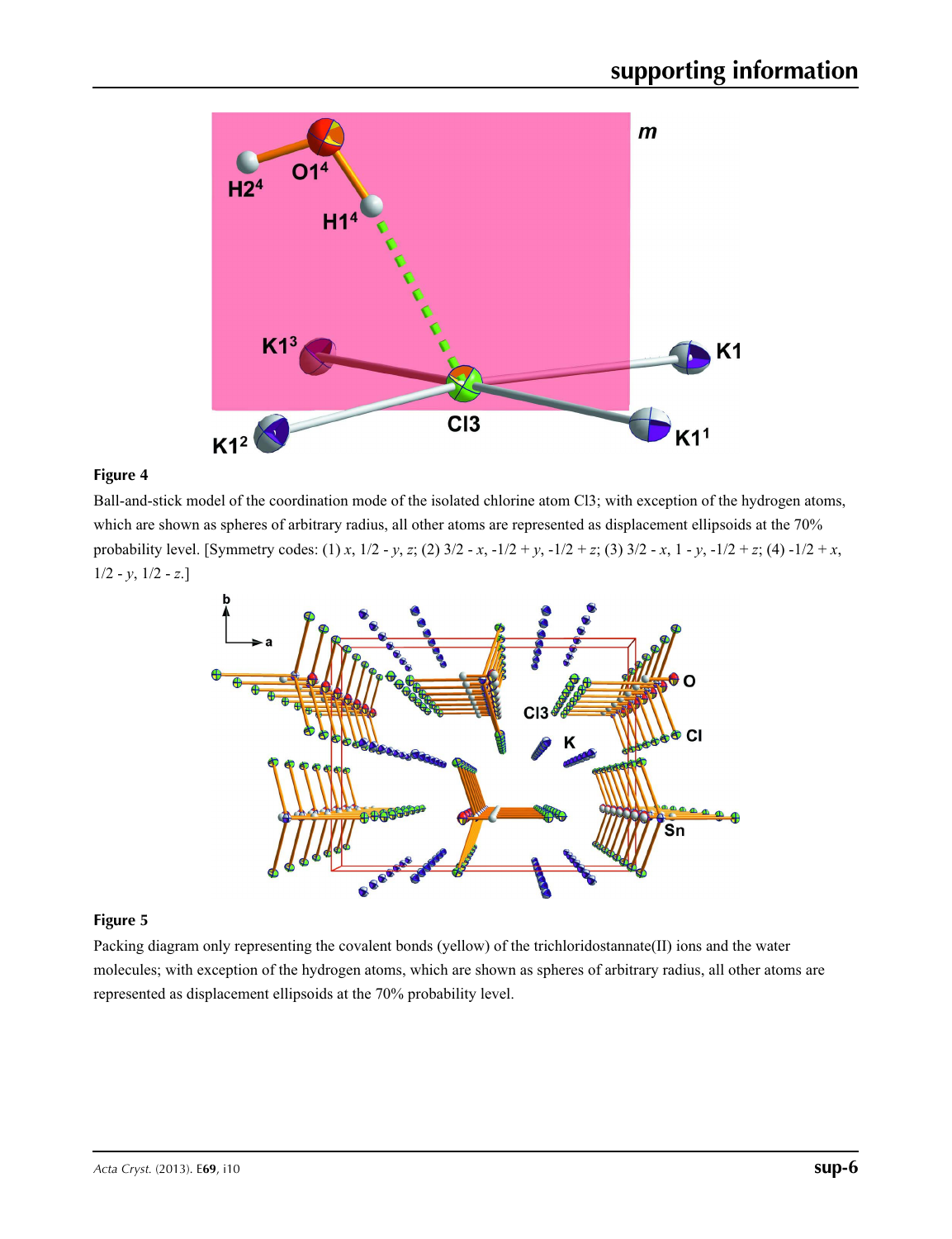### **Dipotassium trichloridostannate(II) chloride monohydrate**

#### *Crystal data*

 $K_2$ [SnCl<sub>3</sub>]Cl·H<sub>2</sub>O  $M_r = 356.71$ Orthorhombic, *Pnma* Hall symbol: -P 2ac 2n  $a = 11.9233(9)$  Å  $b = 9.0768(7)$  Å  $c = 8.1737(6)$  Å  $V = 884.60$  (12) Å<sup>3</sup>  $Z = 4$ 

#### *Data collection*

| <b>Bruker APEXII CCD</b>                 |
|------------------------------------------|
| diffractometer                           |
| Radiation source: fine-focus sealed tube |
| Graphite monochromator                   |
| $\varphi$ and $\omega$ scans             |
| Absorption correction: multi-scan        |
| (SADABS; Bruker, 2009)                   |
| $T_{\min} = 0.388$ , $T_{\max} = 0.823$  |
|                                          |

#### *Refinement*

| Refinement on $F^2$                                               | Hydrogen site location: inferred from                                                                         |
|-------------------------------------------------------------------|---------------------------------------------------------------------------------------------------------------|
| Least-squares matrix: full                                        | neighbouring sites                                                                                            |
| $R[F^2 > 2\sigma(F^2)] = 0.013$                                   | H-atom parameters constrained                                                                                 |
| $wR(F^2) = 0.028$                                                 | $w = 1/[\sigma^2(F_0^2) + (0.0078P)^2 + 0.3172P]$                                                             |
| $S = 1.12$                                                        | where $P = (F_o^2 + 2F_c^2)/3$                                                                                |
| 1367 reflections                                                  | $(\Delta/\sigma)_{\text{max}} = 0.002$                                                                        |
| 45 parameters                                                     | $\Delta \rho_{\text{max}} = 0.34 \text{ e A}^{-3}$                                                            |
| 0 restraints                                                      | $\Delta \rho_{\rm min} = -0.48$ e Å <sup>-3</sup>                                                             |
| Primary atom site location: structure-invariant<br>direct methods | Extinction correction: SHELXL97 (Sheldrick,<br>2008), $Fc^* = kFc[1+0.001xFc^2\lambda^3/sin(2\theta)]^{-1/4}$ |
| Secondary atom site location: difference Fourier                  | Extinction coefficient: 0.00216 (14)                                                                          |
| map                                                               |                                                                                                               |

#### *Special details*

**Geometry**. All e.s.d.'s (except the e.s.d. in the dihedral angle between two l.s. planes) are estimated using the full covariance matrix. The cell e.s.d.'s are taken into account individually in the estimation of e.s.d.'s in distances, angles and torsion angles; correlations between e.s.d.'s in cell parameters are only used when they are defined by crystal symmetry. An approximate (isotropic) treatment of cell e.s.d.'s is used for estimating e.s.d.'s involving l.s. planes.

 $F(000) = 664$  $D_x$  = 2.678 Mg m<sup>-3</sup>

 $\theta$  = 3.0–30.1°  $\mu$  = 4.95 mm<sup>-1</sup>  $T = 100 \text{ K}$ 

 $R_{\text{int}} = 0.052$ 

 $h = -16 \rightarrow 16$  $k = -12 \rightarrow 12$ *l* = −11→11

Needle, colourless  $0.24 \times 0.06 \times 0.04$  mm

27095 measured reflections 1367 independent reflections 1265 reflections with  $I > 2\sigma(I)$ 

 $\theta_{\text{max}} = 30.0^{\circ}, \theta_{\text{min}} = 3.0^{\circ}$ 

Mo *Kα* radiation, *λ* = 0.71073 Å Cell parameters from 8860 reflections

**Refinement**. Refinement of  $F^2$  against ALL reflections. The weighted *R*-factor  $wR$  and goodness of fit *S* are based on  $F^2$ , conventional *R*-factors *R* are based on *F*, with *F* set to zero for negative  $F^2$ . The threshold expression of  $F^2 > \sigma(F^2)$  is used only for calculating *R*-factors(gt) *etc*. and is not relevant to the choice of reflections for refinement. *R*-factors based on *F*<sup>2</sup> are statistically about twice as large as those based on *F*, and *R*- factors based on ALL data will be even larger.

*Fractional atomic coordinates and isotropic or equivalent isotropic displacement parameters (Å<sup>2</sup>)* 

|                 |              |            | ∠               | $U_{\rm iso}*/U_{\rm eq}$ |
|-----------------|--------------|------------|-----------------|---------------------------|
| Sn1             | 1.010043(11) | 0.7500     | $-0.009701(14)$ | 0.00860(5)                |
| C <sub>11</sub> | 0.80674(4)   | 0.7500     | 0.10649(5)      | 0.01085(9)                |
| C <sub>12</sub> | 1.05741(3)   | 0.55307(3) | 0.20619(4)      | 0.01175(7)                |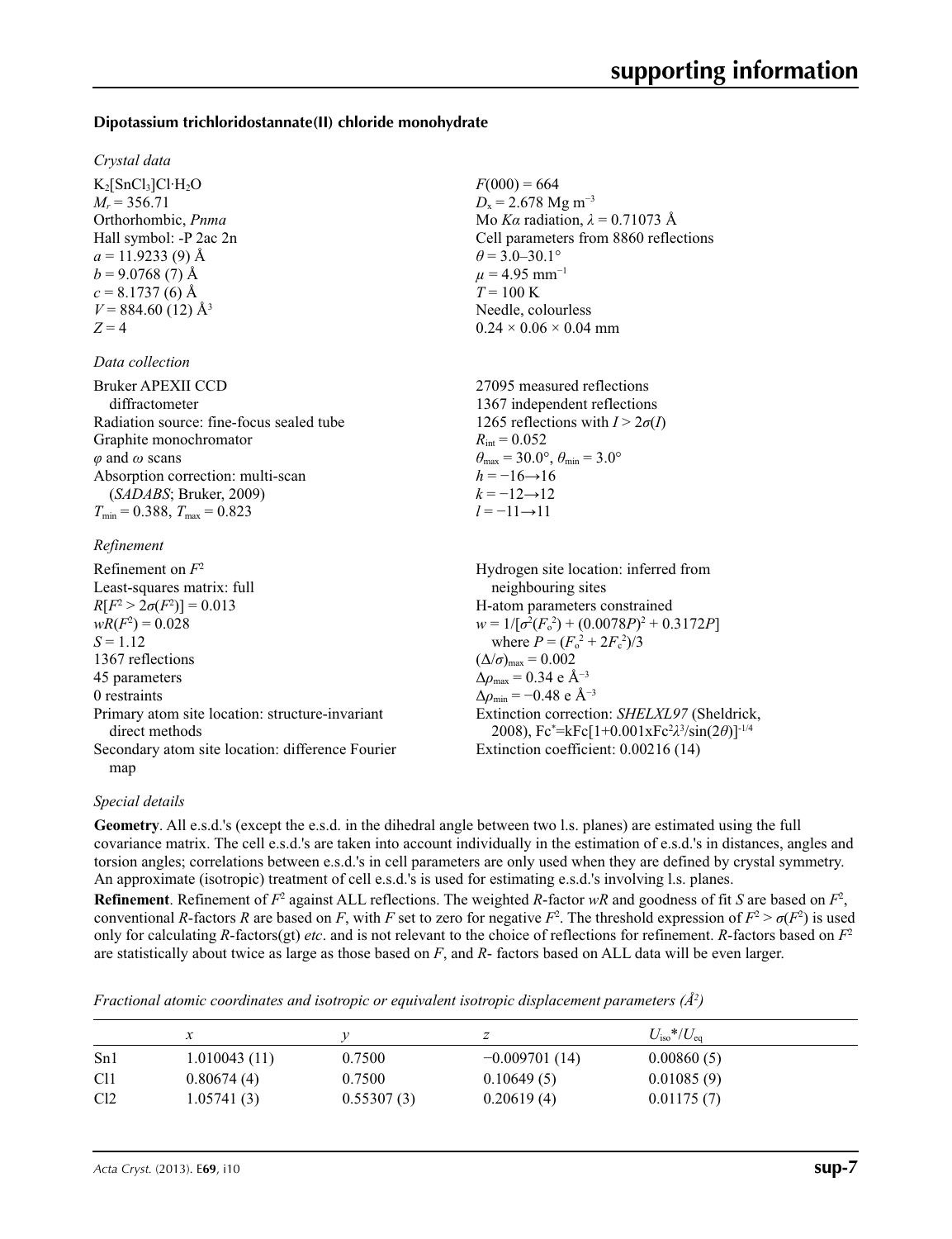| Cl <sub>3</sub> | 0.73496(4)  | 0.2500     | 0.10123(5)  | 0.01180(9)   |
|-----------------|-------------|------------|-------------|--------------|
| K1              | 0.81583(3)  | 0.48246(3) | 0.36996(4)  | 0.01235(7)   |
| <sup>O1</sup>   | 0.96072(13) | 0.2500     | 0.44548(17) | 0.0146(3)    |
| H1              | 1.0397      | 0.2500     | 0.4228      | $0.070(8)$ * |
| H <sub>2</sub>  | 0.9554      | 0.2500     | 0.5627      | $0.070(8)$ * |
|                 |             |            |             |              |

*Atomic displacement parameters (Å2 )*

|                 | $U^{11}$    | $I^{22}$    | $I^{\beta 3}$ | $I/I^2$     | $I/I^3$        | $I^{23}$       |
|-----------------|-------------|-------------|---------------|-------------|----------------|----------------|
| Sn1             | 0.00816(8)  | 0.00788(7)  | 0.00976(7)    | 0.000       | 0.00094(4)     | 0.000          |
| C <sub>11</sub> | 0.0081(2)   | 0.01165(19) | 0.0128(2)     | 0.000       | 0.00042(15)    | 0.000          |
| Cl <sub>2</sub> | 0.01092(17) | 0.01012(14) | 0.01423(15)   | 0.00051(11) | $-0.00054(11)$ | 0.00207(11)    |
| Cl <sub>3</sub> | 0.0123(2)   | 0.01050(19) | 0.0126(2)     | 0.000       | $-0.00049(16)$ | 0.000          |
| K1              | 0.01198(16) | 0.01039(13) | 0.01469(14)   | 0.00027(10) | 0.00196(10)    | $-0.00046(10)$ |
| O <sub>1</sub>  | 0.0131(8)   | 0.0174(7)   | 0.0132(7)     | 0.000       | 0.0007(5)      | 0.000          |

*Geometric parameters (Å, º)*

| $Sn1-C12$                                | 2.5745(3)   | $Cl3-K1ii$                                   | 3.1364(4)    |
|------------------------------------------|-------------|----------------------------------------------|--------------|
| $Sn1-C12i$                               | 2.5745(3)   | $Cl3-K1$                                     | 3.1948(5)    |
| $Sn1 - Cl1$                              | 2.6034(5)   | $Cl3-K1$ <sup>vi</sup>                       | 3.1948(5)    |
| $Cl1-K1ii$                               | 3.2134(5)   | $K1 - 01$                                    | 2.7960(10)   |
| $Cl1-K1$ <sup>iii</sup>                  | 3.2134(5)   | $K1 - C13$ <sup>vii</sup>                    | 3.1364(4)    |
| $Cl1-K1$                                 | 3.2475(4)   | $K1 - C12$ viii                              | 3.2081(5)    |
| $Cl1-K1i$                                | 3.2476(4)   | $K1-C11$ <sup>ix</sup>                       | 3.2133(5)    |
| $Cl2-K1iv$                               | 3.2081(5)   | $O1-K1$ <sup>vi</sup>                        | 2.7960(10)   |
| $Cl2-K1$                                 | 3.2403(5)   | $O1 - H1$                                    | 0.9600       |
| $Cl3-K1v$                                | 3.1364(4)   | $O1 - H2$                                    | 0.9600       |
| $Cl2-Sn1-Cl2i$                           | 87.945 (16) | $O1 - K1 - Cl2$ <sup>viii</sup>              | 141.91(3)    |
| $Cl2-Sn1-Cl1$                            | 87.376 (11) | $Cl3$ <sup>vii</sup> —K1—Cl2 <sup>viii</sup> | 77.105 (12)  |
| $Cl2^i$ -Sn1-Cl1                         | 87.376 (11) | $Cl3-K1-Cl2$ <sup>viii</sup>                 | 73.061 (12)  |
| $Sn1-C11-K1ii$                           | 101.770(13) | $O1-K1-C11$ <sup>ix</sup>                    | 69.67(3)     |
| $Sn1-C11-K1$ iii                         | 101.770(13) | $Cl3vi$ -K1-Cl1 <sup>ix</sup>                | 93.324 (13)  |
| $K1^{ii}$ - $Cl1$ - $K1^{iii}$           | 82.088(15)  | $Cl3-K1-Cl1ix$                               | 80.950 (12)  |
| $Sn1 - Cl1 - K1$                         | 102.172(12) | $Cl2$ <sup>viii</sup> —K1—Cl1 <sup>ix</sup>  | 79.112 (12)  |
| $K1^{ii}$ -Cl1-K1                        | 85.592(7)   | $O1 - K1 - Cl2$                              | 72.01(3)     |
| $K1$ iii— $Cl1$ — $K1$                   | 154.844(16) | $Cl3vi$ -K1-Cl2                              | 105.515(13)  |
| $Sn1 - Cl1 - K1$ <sup>i</sup>            | 102.171(12) | $Cl3-K1-Cl2$                                 | 96.598 (13)  |
| $K1^{ii}$ -Cl1-K1 <sup>i</sup>           | 154.844(16) | $Cl2$ <sup>viii</sup> -K1-Cl2                | 137.232 (12) |
| $K1$ <sup>iii</sup> —Cl1—K1 <sup>i</sup> | 85.592(7)   | $Cl1^{ix}$ —K1—Cl2                           | 141.509(13)  |
| $K1-C11-K1$ <sup>i</sup>                 | 96.794(16)  | $O1 - K1 - Cl1$                              | 137.00(3)    |
| $Sn1-C12-K1iv$                           | 102.498(12) | $Cl3vi$ -K1-Cl1                              | 79.297 (12)  |
| $Sn1-C12-K1$                             | 103.031(13) | $Cl3-K1-Cl1$                                 | 91.597(13)   |
| $K1^{\text{iv}}$ -Cl2-K1                 | 153.434(14) | $Cl2$ <sup>viii</sup> -K1-Cl1                | 71.936 (12)  |
| $K1^v$ —Cl3— $K1$ <sup>ii</sup>          | 101.475(17) | $Cl1^{ix}$ -K1-Cl1                           | 151.022(11)  |
| $K1$ <sup>v</sup> -Cl3-K1                | 169.741(15) | $Cl2-K1-Cl1$                                 | 66.909(11)   |
| $K1^{ii}$ -Cl3-K1                        | 87.782 (6)  | $K1$ <sup>vi</sup> - O1 - K1                 | 97.99(5)     |
|                                          |             |                                              |              |